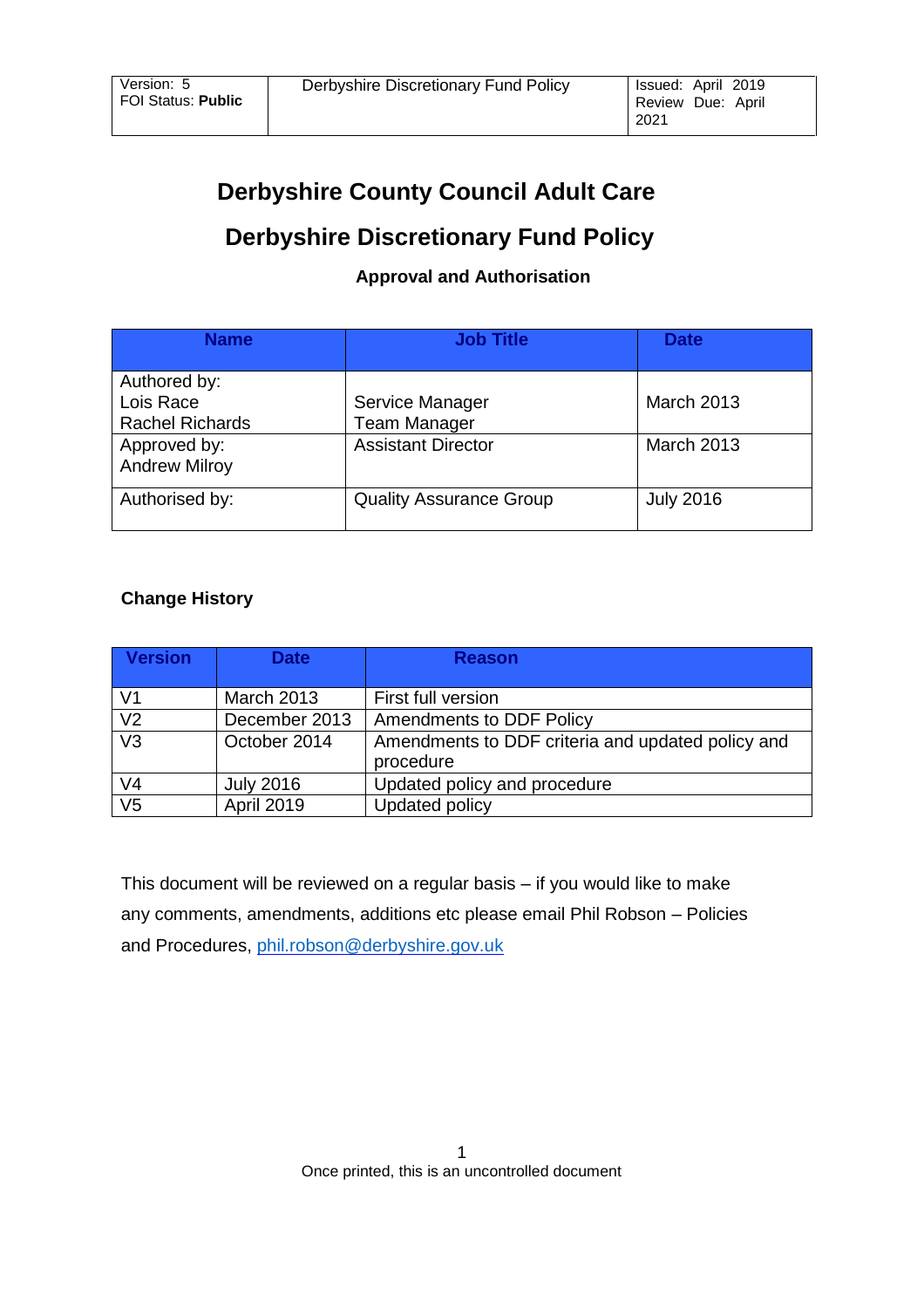#### **Contents**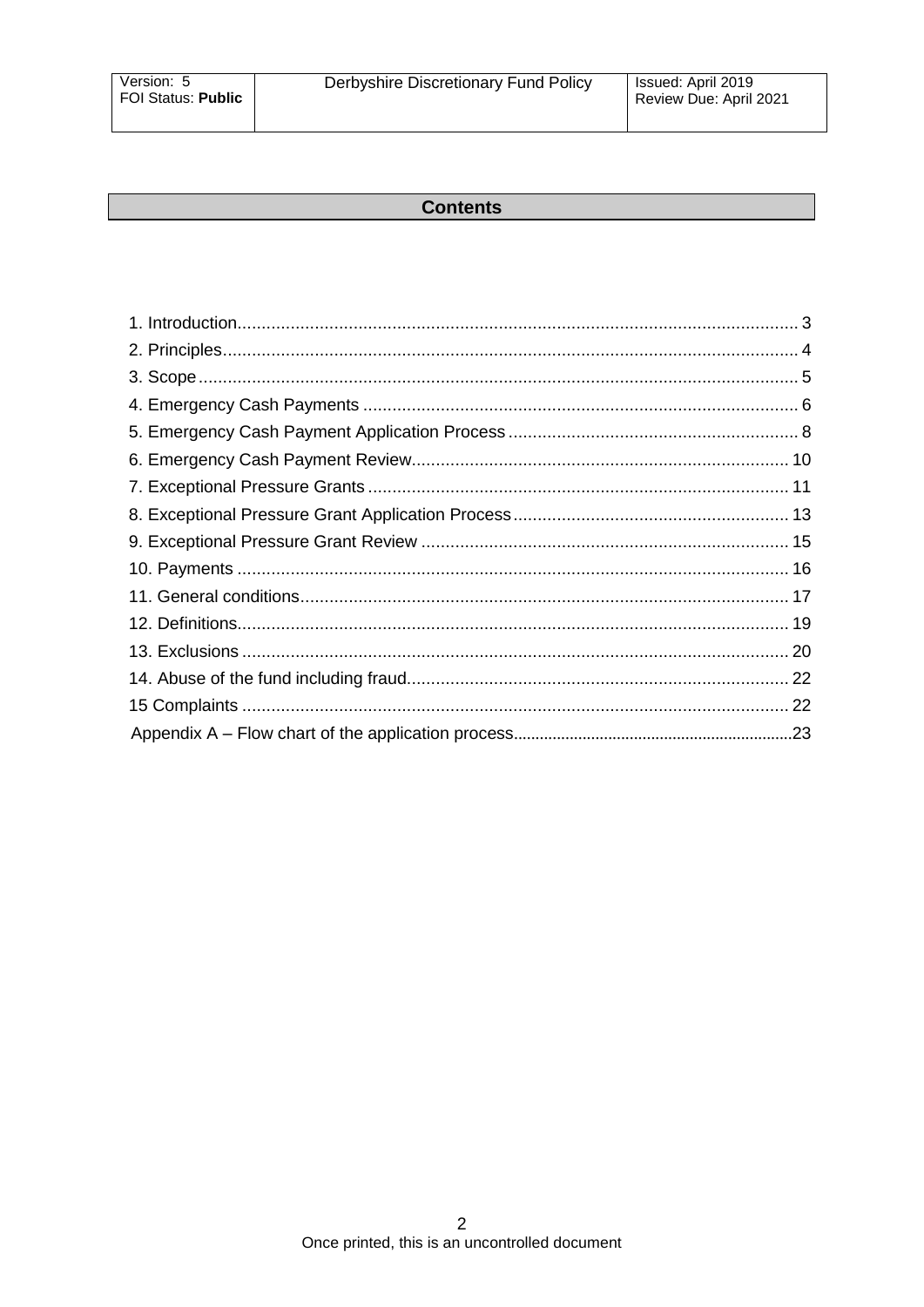### **1. Introduction**

<span id="page-2-0"></span>1.1 The purpose of this document is to detail the policy and procedures of the Derbyshire Discretionary Fund (DDF).

The DDF was established in April 2013 following the Department for Work and Pensions (DWP) decision to abolish Community Care Grants and some aspects of Crisis Loans. The DWP continue to administer Budgeting Loans and Short Term Benefit Advances.

1.2 The DDF has been designed to help people with urgent needs which theyare unable to meet from their regular income. It is made up of two different provisions, both of which are discretionary payments, and are paid from the budget allocated to Derbyshire County Council.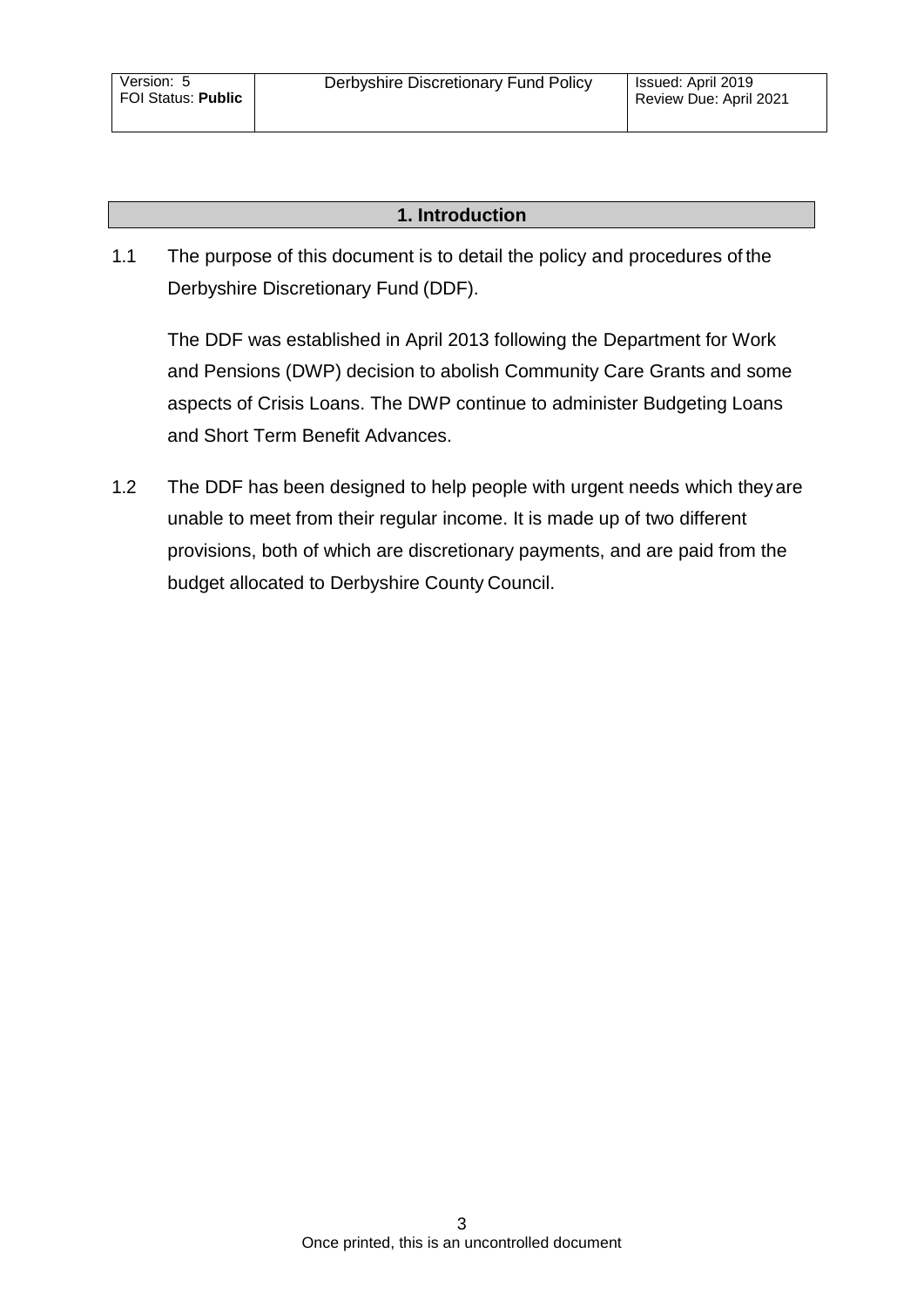# **2. Principles**

- <span id="page-3-0"></span>2.1 The overarching principles of the Derbyshire Discretionary Fund are to be met, wherever possible and practicable:
	- working to effectively signpost to preventative and wider provision to better assist the applicant, and avoid repeated use
	- understanding the landscape of relevant complementary and alternative provision
	- not taking over the role of other agencies/departments (e.g. Department for Work and Pensions)
	- focusing on those facing the greatest difficulty, and enabling a more flexible response to unavoidable need
	- assessing, according to the nature, extent and urgency, of the need, taking into account the risks to the health and safety of those involved
	- in all cases the age, health and personal circumstances of applicants will be taken into account
- 2.2 Payments and access to the fund are discretionary, and, along with the budgetary position, the history and current circumstances of an applicant and their family has to be considered when decisions are made.

# 2.3 Data sharing

Derbyshire Discretionary Fund is part of Derbyshire County Council Adult Care and staff will share information for the purpose of verifying the circumstances of an application; and ensuring the safety and wellbeing of individuals.

Discretionary Fund staff may also share information with district and borough council officers, other agencies and staff at the Department for Work and Pensions (DWP), in order to assess applications and prevent fraud.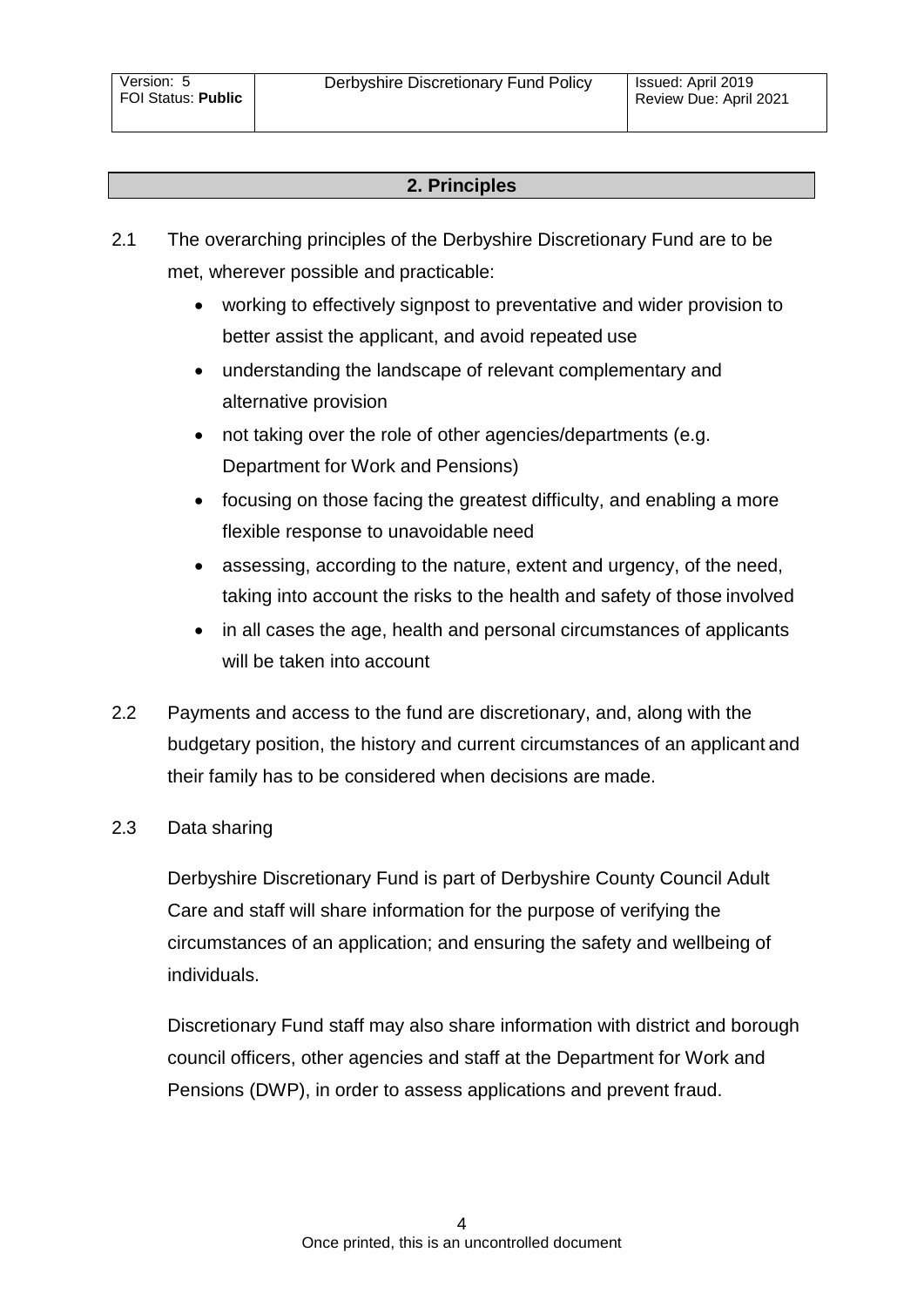## **3. Scope**

<span id="page-4-0"></span>3.1 The Derbyshire Discretionary Fund (DDF) will provide two forms of grant payments, these are Emergency Cash Payments (ECP) and Exceptional Pressure Grants (EPG).

These payments will mirror, in broad terms, the provision previously delivered by the Department for Works and Pensions (DWP) for Community Care Grants and Crisis Loans.

- 3.2 The scope of the Emergency Cash Payment is:
	- to assist individuals and their families when there is insufficient resources to meet a short term urgent need for food, heating and travel expenses, which poses an immediate and substantial risk to the health and safety of the person(s), either in an emergency or as a consequence of a disaster
- 3.3 The scope of the Exceptional Pressure Grant is:
	- helping people to establish themselves in the community following a stay in institutional or residential accommodation, where care was provided
	- helping people to remain in the community rather than enter institutional or residential accommodation
	- easing exceptional pressure on the applicant and their family
	- helping people setting up home as part of a resettlement programme following a period during which they have been without a settled way of life
	- travel expenses in certain circumstances, for example, visiting a close relative in hospital, attending a close relative's funeral, easing a domestic crisis or visiting a child who is with the other parent pending a court decision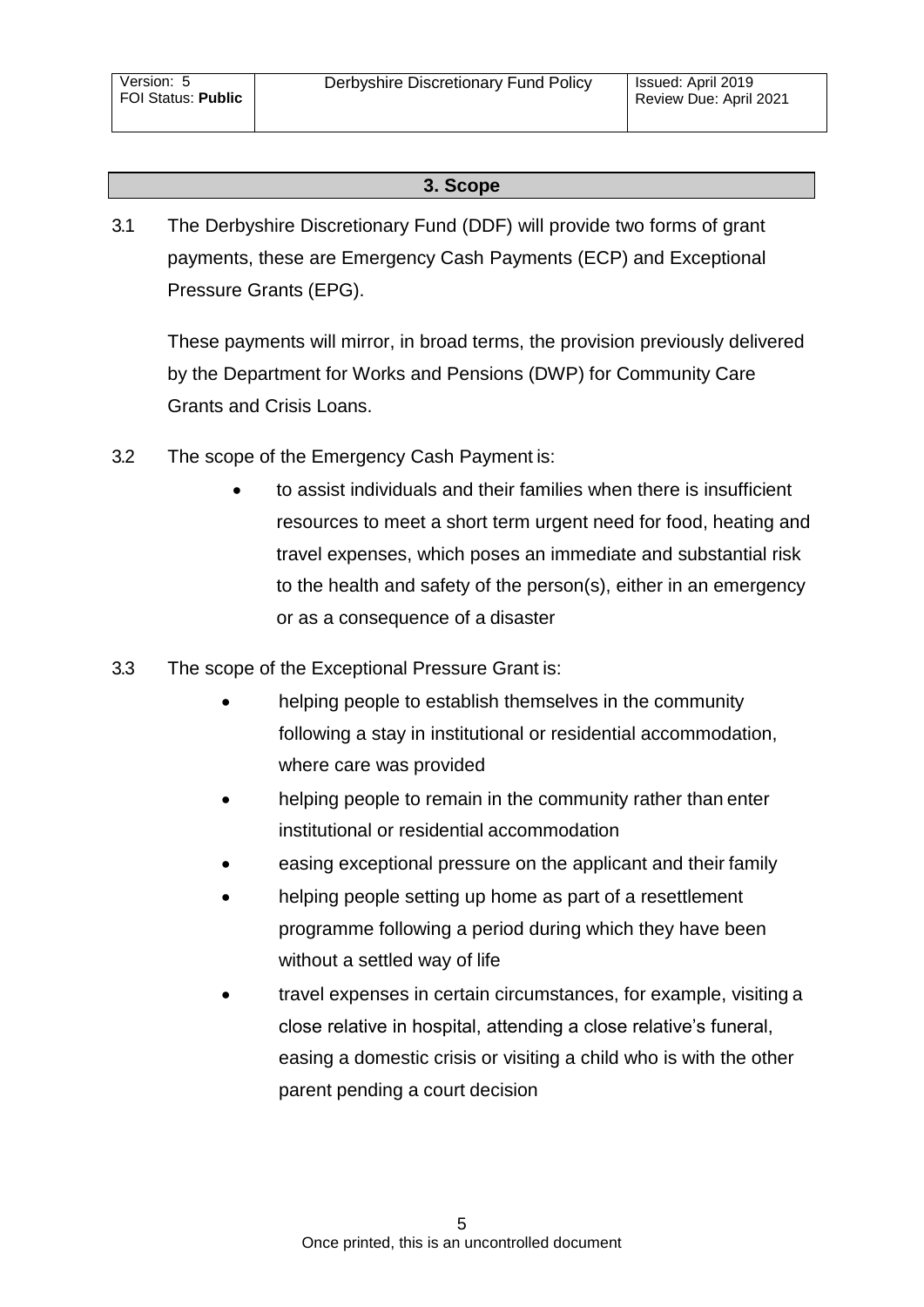## **4. Emergency Cash Payments**

<span id="page-5-0"></span>4.1 Emergency Cash Payments (ECP) are payments to assist individuals and their families when there is insufficient resources to meet a short term urgent need for food, heating and travel that poses an immediate and substantial risk to the health and safety of the person(s), either in an emergency or as a consequence of a disaster.

Other needs will be assessed through the Exceptional Pressure Grant process, or signposted to other broader support agencies and organisations.

4.2 Decisions for Emergency Cash Payments will consider the following:

**Food:** a minimum amount to alleviate the short term need for basic grocery items for the individual and/or their family.

**Heating:** a minimum amount to alleviate the short term need for utility costs for an individual and/or their family.

**Travel expenses:** a minimum amount to cover the costs of emergency travel, for example, fleeing domestic violence.

## **Insufficient resources to meet an urgent need:**

- have regard to all income and capital available to the applicant/family
- have regard to any other available income or resources that are available
- have regard to the nature, extent and urgency of the need

#### **Immediate and substantial risk to the health and safety of the person(s):**

- have regard to the vulnerability of the applicant and their dependents, for example the applicants age; responsibility for the care of children, and any disability or ill health
- applicants may also be vulnerable due to their circumstances such as being a care leaver; their housing / homelessness situation; experiencing domestic violence; caring responsibilities; or recent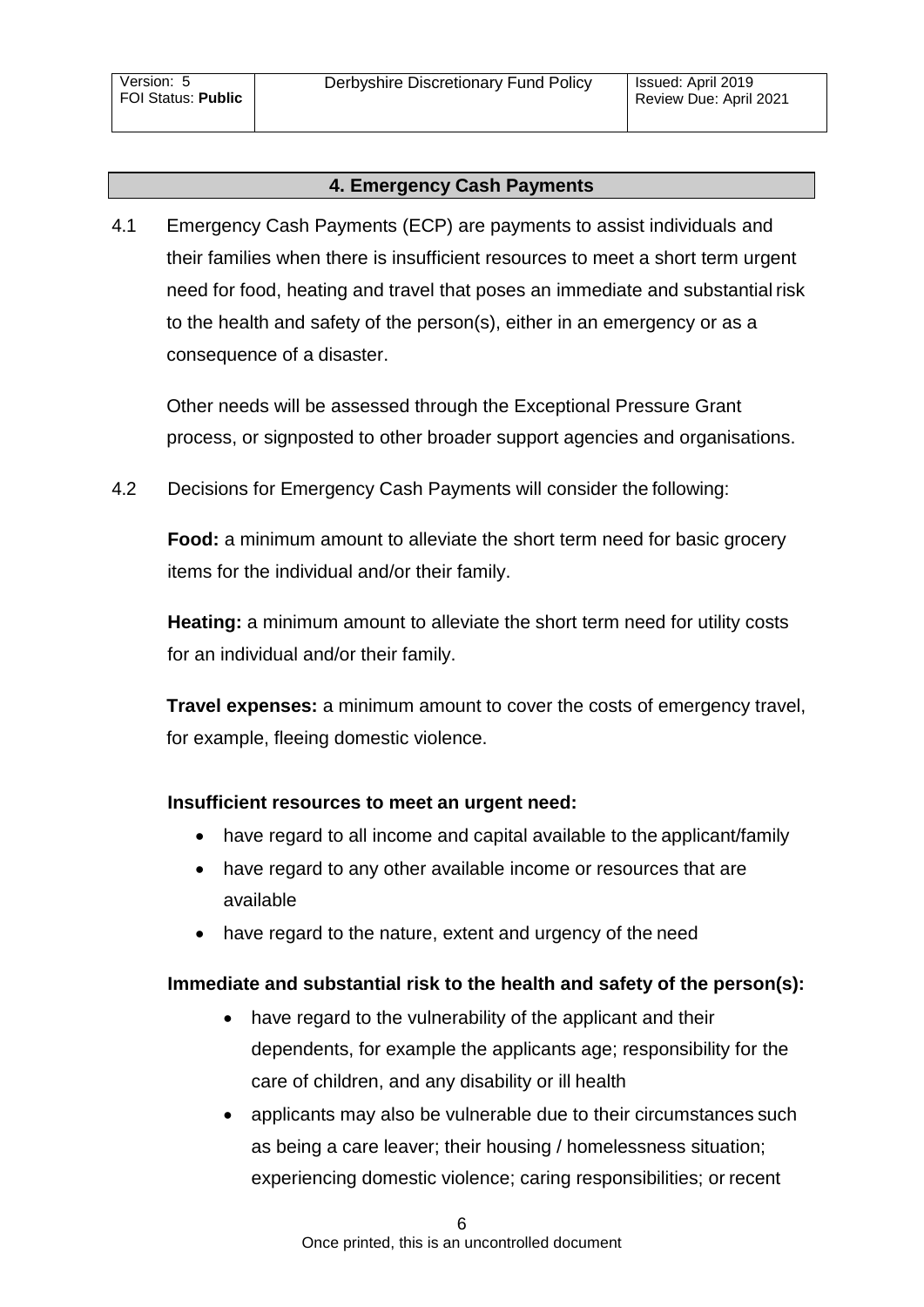release from prison

## **Emergency or disaster:**

- have regard to the needs arising from such an emergency or disaster
- have regard for the significant loss, damage or destruction
- have regard for any extreme weather
- have regard for any attendance of emergency services and local authorities
- have regard to the substantial and immediate effect of resolving or improving the applicant's circumstances
- 4.3 Emergency Cash Payments decisions will be made within 1-3 working days, where possible.
- 4.4 Payments of ECP's will be set at maximum limit, which (as from 1st July 2014), is 75% of the current Single Person(s) rate of means tested benefits for claimants over 25 years old, rounded to the nearest whole pound, plus an additional amount of each additional member of the household. The rate will be reviewed annually.

From 1st July 2014 these are:

| <b>Applicant</b>                               | £54 |
|------------------------------------------------|-----|
| Each affected member of the applicant's family | £10 |

There are no minimum limits.

- 4.5 Emergency Cash Payments will be limited to three in any twelve month period (rolling year) unless new circumstances arise as a consequence of a disaster.
- 4.6 An ECP application may be treated as an Exceptional Pressure Grant (EPG) if found, upon assessment, to be the most appropriate claim given the circumstances of the applicant, providing they meet the criteria.

An EPG claim will be subject to the EPG procedures and time limits.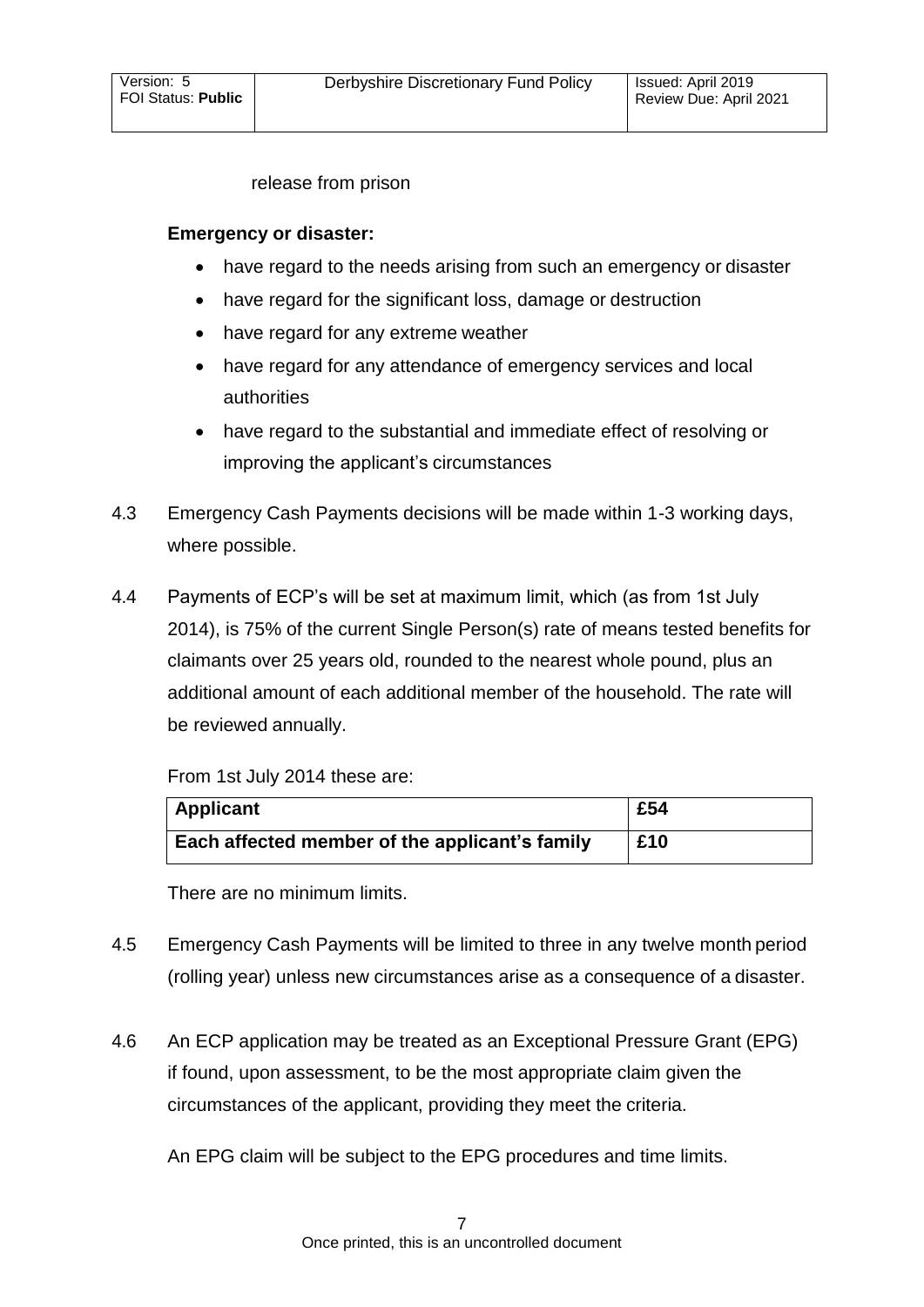### **5. Emergency Cash Payment Application Process**

<span id="page-7-0"></span>(Appendix A charts the application processes).

5.1 Applicants, or third parties/agencies, can make a claim for an Emergency Cash Payment via the dedicated application line, on 01629 533399. The DDF team will have to be satisfied that the third party/agency has the applicant's permission to make contact on their behalf.

The applicant's personal details, details of their circumstances, and what they are requesting, will be taken by the customer care assistants. This information will pass, via the internal process using case management system, to the DDF team.

- 5.2 The DDF team will always have full regard to the DDF principles (section 2) and other complementary and alternative provisions before making any payments from the DDF budget.
- 5.3 The priority in dealing with the ECP applications will be determined by reference to the particular circumstances of the applicants need and historical records.
- 5.4 The DDF budget is not a factor in determining prioritisation of an application.
- 5.5 After receiving a claim for an ECP, the finance assistant will contact the applicant to verify their details by telephone, unless there is an accessibility reason to contact them by another method of communication.

Information will be taken from the applicant as to the nature, extent and urgency of their circumstances.

5.6 The finance assistant will make a decision on the claim in accordance to the criteria. There are two outcomes: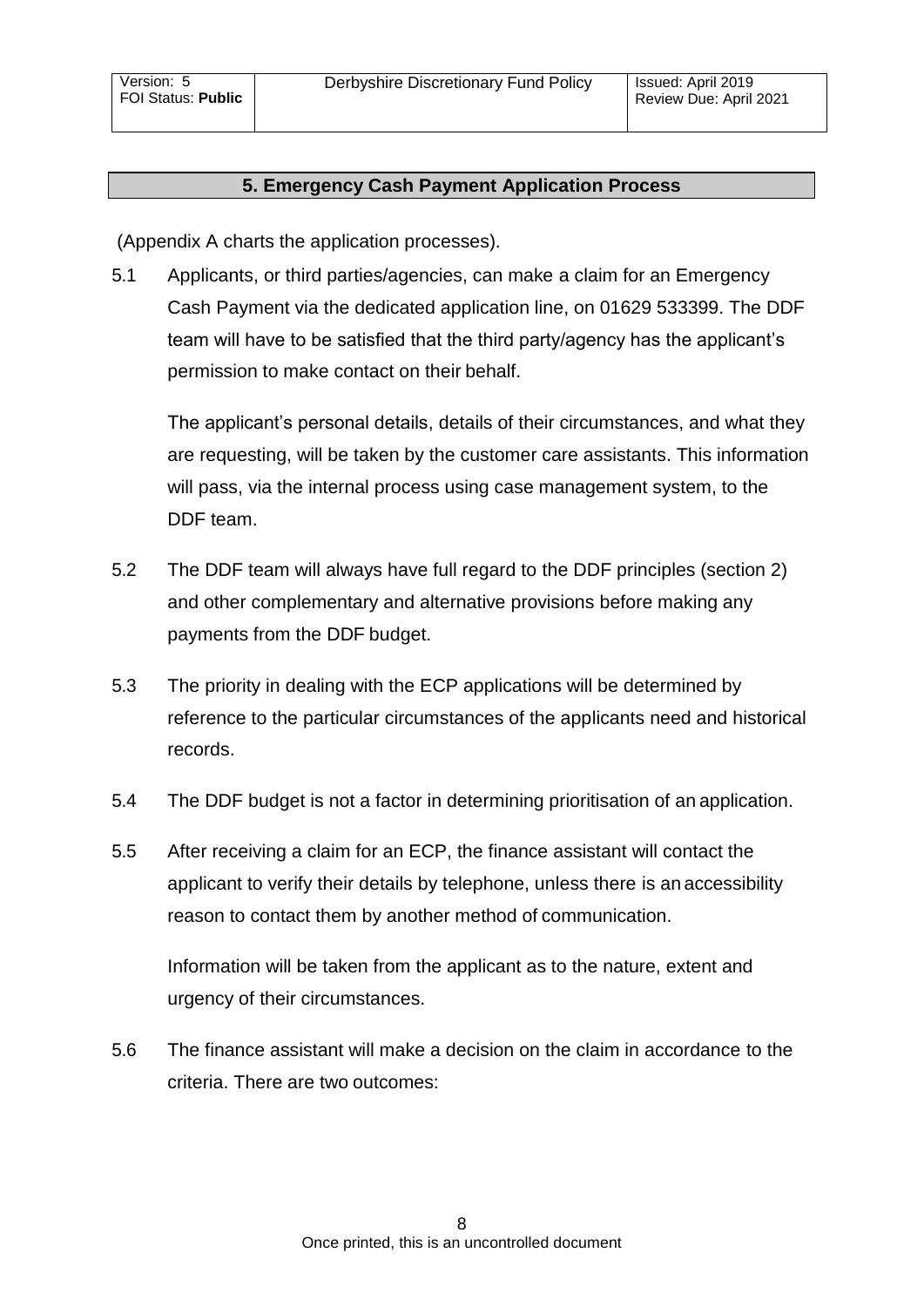## **A negative decision involving the following steps:**

- The finance assistant will contact the applicant to relay this decision and offer advice on the review process. If the applicant is declined due to already having the maximum amount of ECP awards allowed, this contact will be by text message, unless there is an accessibility reason why this would be inappropriate
- the claim will then be closed

# **A positive decision involving the following steps:**

- the finance assistant will contact the applicant to relay this decision and confirm payment arrangements, before making a payment for food, heating or travel
- the amount determined will be made to alleviate the short term need and may not be the maximum amount allowed
- the amount determined will be such to cover a 7 day period, and a repeat award for the same items will not be made within that time period
- the barcode/voucher will be valid for 7 days, and if not cashed within this time will be cancelled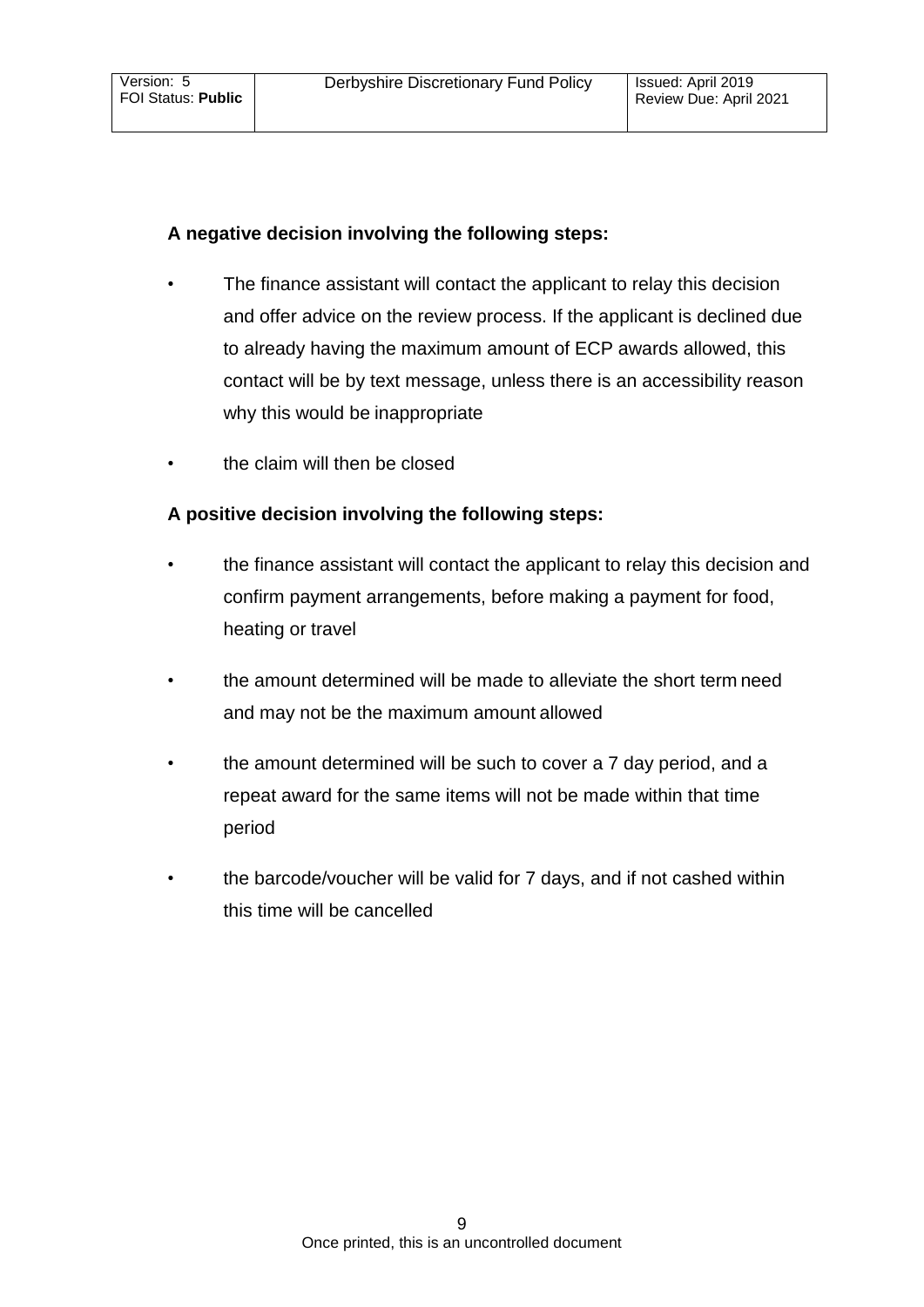### **6. Emergency Cash Payment Review**

- <span id="page-9-0"></span>6.1 Applicants who have been refused an Emergency Cash Payment can request a review of the decision via the application line.
- 6.2 The review process is a one stage process and the review request should be made within three working days of receiving the decision the applicant disagrees with.
- 6.3 If a third party/agency requests a review the DDF team will have to be satisfied that they have the applicant's permission to make contact on their behalf.
- 6.4 A review application will be allocated to a finance assistant, or senior member of staff, within the DDF team, who did not make the applicant's original decision that is the subject of the review.
- 6.5 The review application will be subjected to the same procedures as new claims.
- 6.6 The decision made will be final.
- 6.7 A review request for an ECP may be treated as a new claim if it is determined it would be more appropriate, providing they meet the criteria. Each new claim will be subject to the relevant timescales for decision making.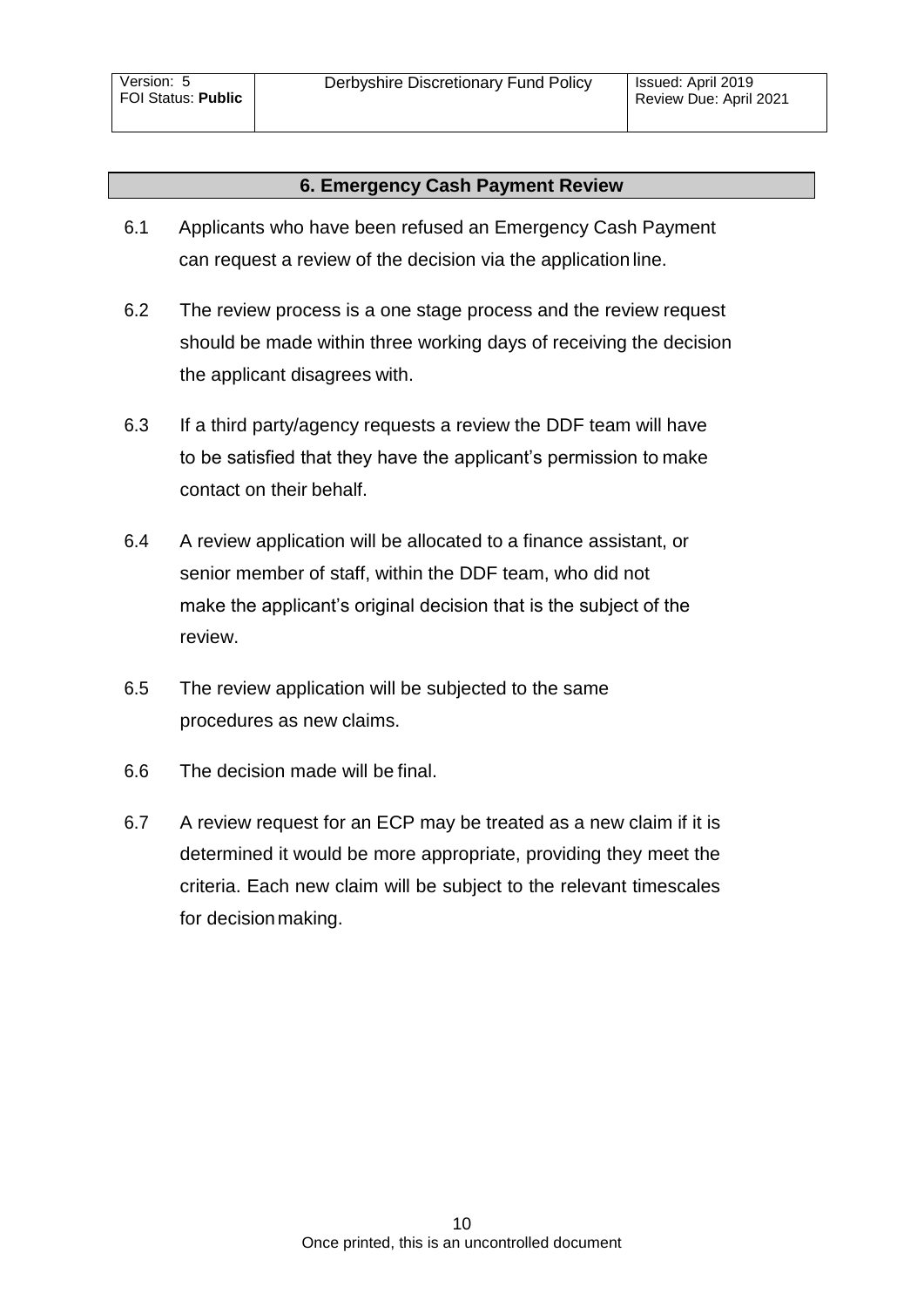# **7. Exceptional Pressure Grants**

<span id="page-10-0"></span>7.1 Exceptional Pressure Grants (EPG) are payments considered under the following criteria.

- a) Helping people to establish themselves in the community following a stay in institutional or residential accommodation, where care was provided.
- b) Helping people to remain in the community rather than enter institutional or residential accommodation.
- c) Easing exceptional pressure on the applicant and their families.
- d) Helping people setting up home as part of a resettlement programme following a period during which they have been without a settled way of life.
- e) Travel expenses in certain circumstances, for example, visiting a close relative in hospital, attending a close relative's funeral, easing a domestic crises or visiting a child who is with the other parent pending a court decision.
- 7.2 To be eligible to receive an EPG, the applicant, or partner, must be in receipt of a relevant benefit (see section 11 - General Conditions), or be likely to qualify for such a benefit when establishing themselves in the community (7.1(a)) in the circumstances giving rise to the application, or have been on such a benefit within the last three months before making the application and the reason they are no longer on the benefit is that they have started in employment.
- 7.3 EPG applications will be triaged within five working days, to determine the urgency of the application (see appendix 1).
- 7.4 EPG applications will be considered for essential items/services. There are no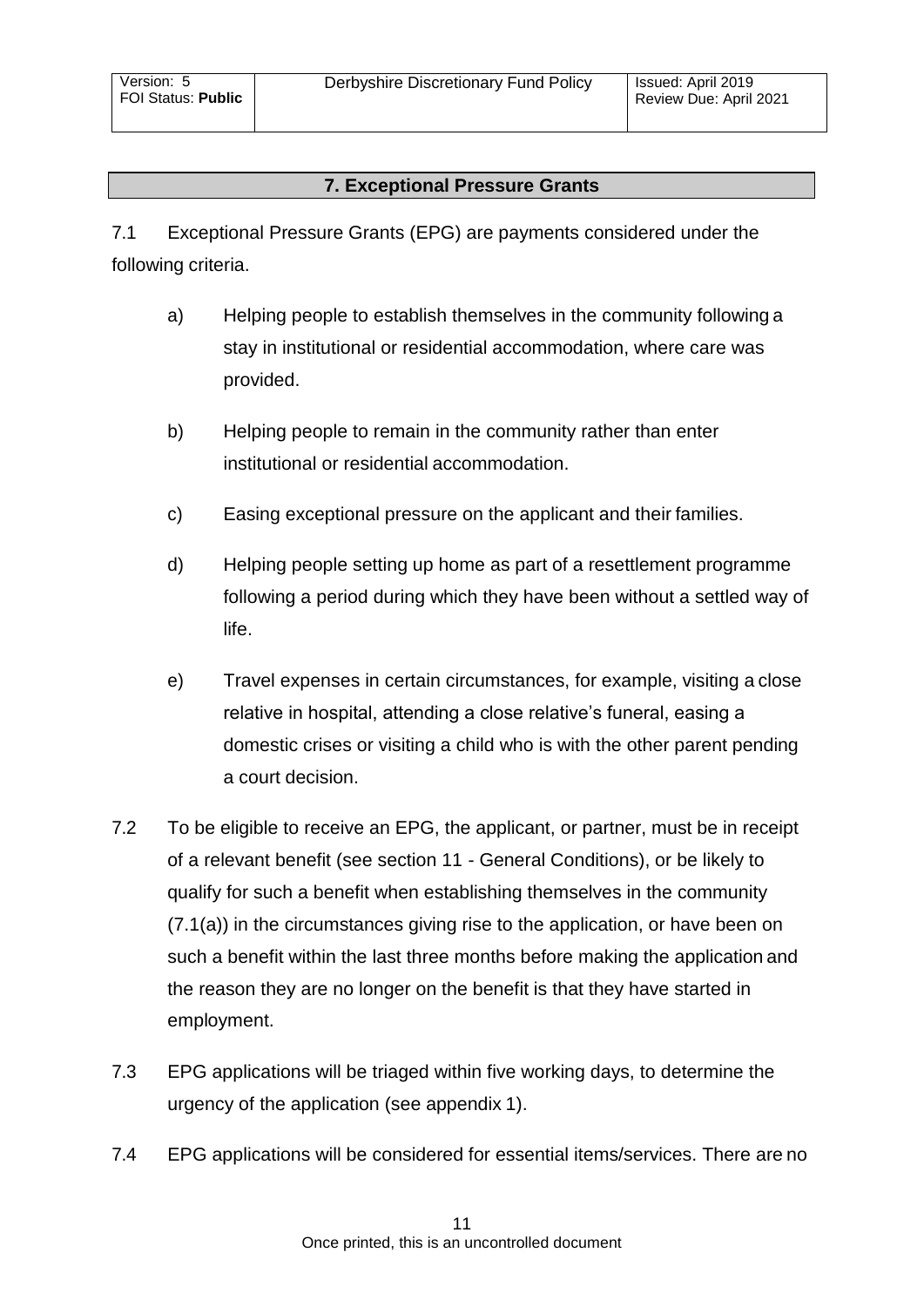set amount(s) that can be paid as each case will be assessed on its own circumstances.

- 7.5 EPG's will not be awarded for an item/service within a 12 month period (rolling year) of a previous application for the same item, whether successful or not, unless there has been a significant change of circumstances for the applicant or there are extenuating circumstances as to why an application has previously not progressed.
- 7.6 EPG applications will be considered with reference to the applicant's capital (see section 11 General Conditions). For any awards made where the applicant has in excess of £1000 (per family), the amount awarded will be calculated to take any excess capital into account, prior to payment.
- 7.7 An EPG application may be treated as an Emergency Cash Payment if found upon assessment to be the most appropriate claim given the circumstances of the applicant, providing they meet the criteria.

An ECP claim will be subject to the ECP procedures and time limits.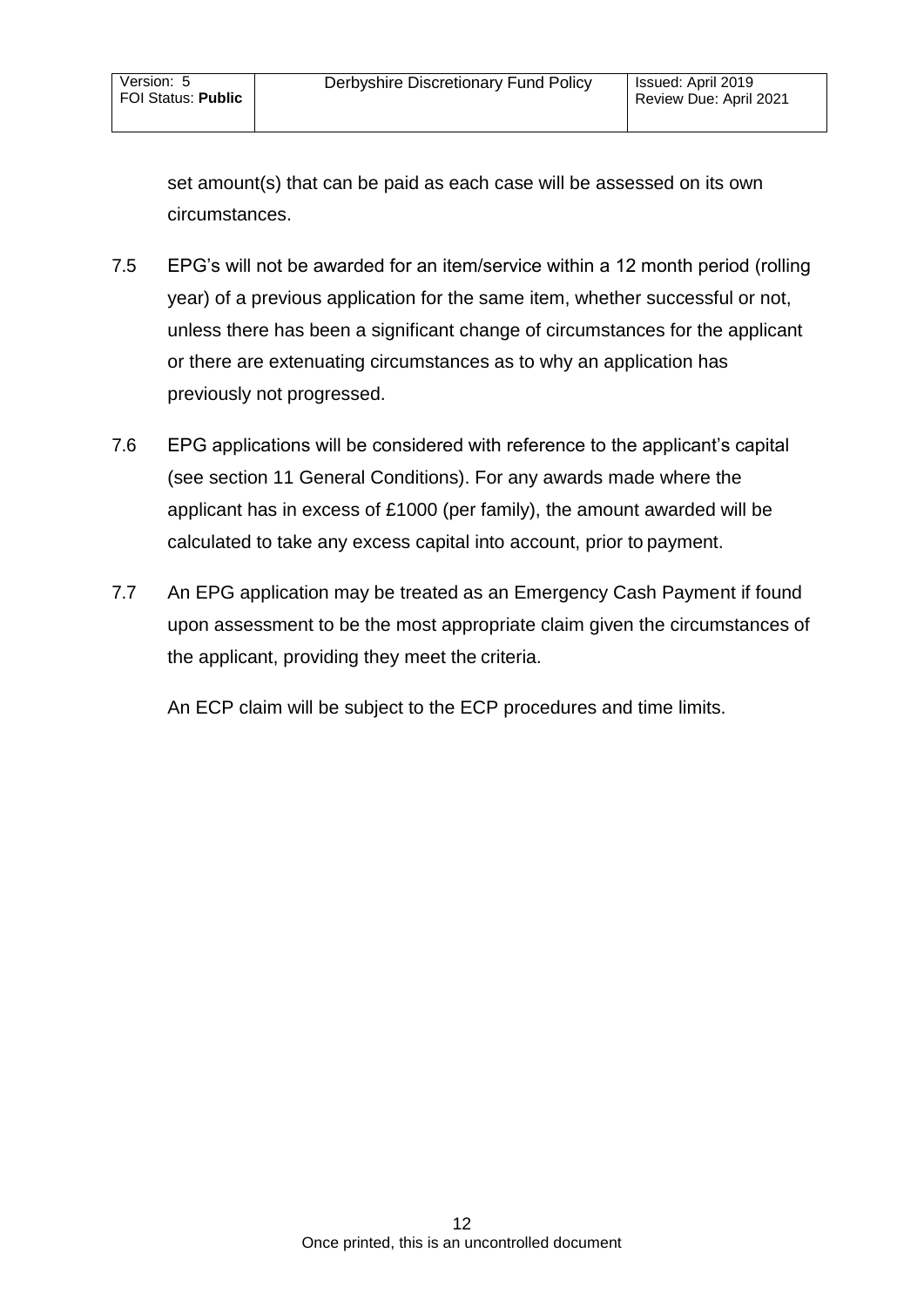### **8. Exceptional Pressure Grant Application Process**

<span id="page-12-0"></span>(Appendix A charts the application processes)

8.1 Applicants, or third parties/agencies, can make a claim for an Exceptional Pressure Grant via the dedicated application line, on 01629 533399. The DDF team will have to be satisfied that the third party/agency has the applicant's permission to make contact on their behalf.

The applicant's personal details, details of their circumstances, and what they are requesting, will be taken by the customer care assistants. This information will pass, via the internal process using the case management system, to the DDF team.

- 8.2 The DDF team will always have full regard to the DDF principles (section 2) and other complementary and alternative provisions before making any payments from the DDF budget.
- 8.3 The priority of the EPG application is determined by reference to theparticular circumstances of the applicant's need.
- 8.4 The DDF budget is not a factor in determining prioritisation of an application.
- 8.5 After receiving a claim for an EPG, the finance assistant will contact the applicant to verify their details, through the triage process, by their preferred method of communication.

Information may also be requested to support the claim, for example, quotes for the items they are requesting, or supporting letters or evidence. It is the applicant's or third party / agencies responsibility to gather the information when requested.

8.6 Once all information has been received the finance assistant will make a decision on the claim in accordance with the criteria. There are two outcomes: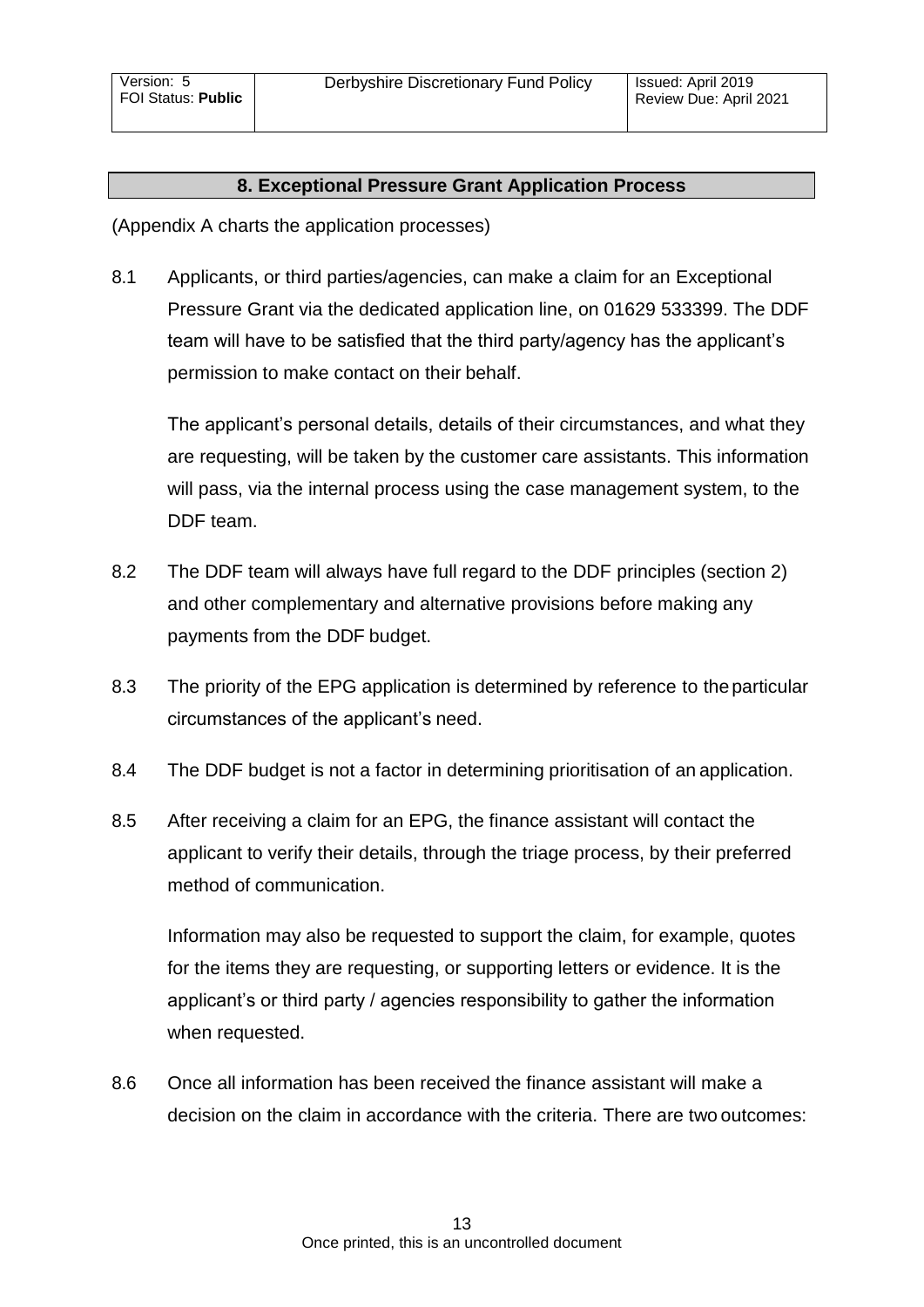# **A negative decision resulting in the following:**

- the finance assistant will contact the applicant to relay this decision and offer advice on the review process - this will normally be done by phone or letter but will take account of any accessibility needs the applicant may have
- the claim will then be closed

# **A positive decision resulting in the following:**

- the finance assistant will contact the applicant to make an Offer of Award, and confirm the payment terms - a letter will then be issued to the applicant requesting their signature to accept the offer
- providing this information is received within fourteen days, a decision letter and payment can be made - if not, the application will close and no further action will be taken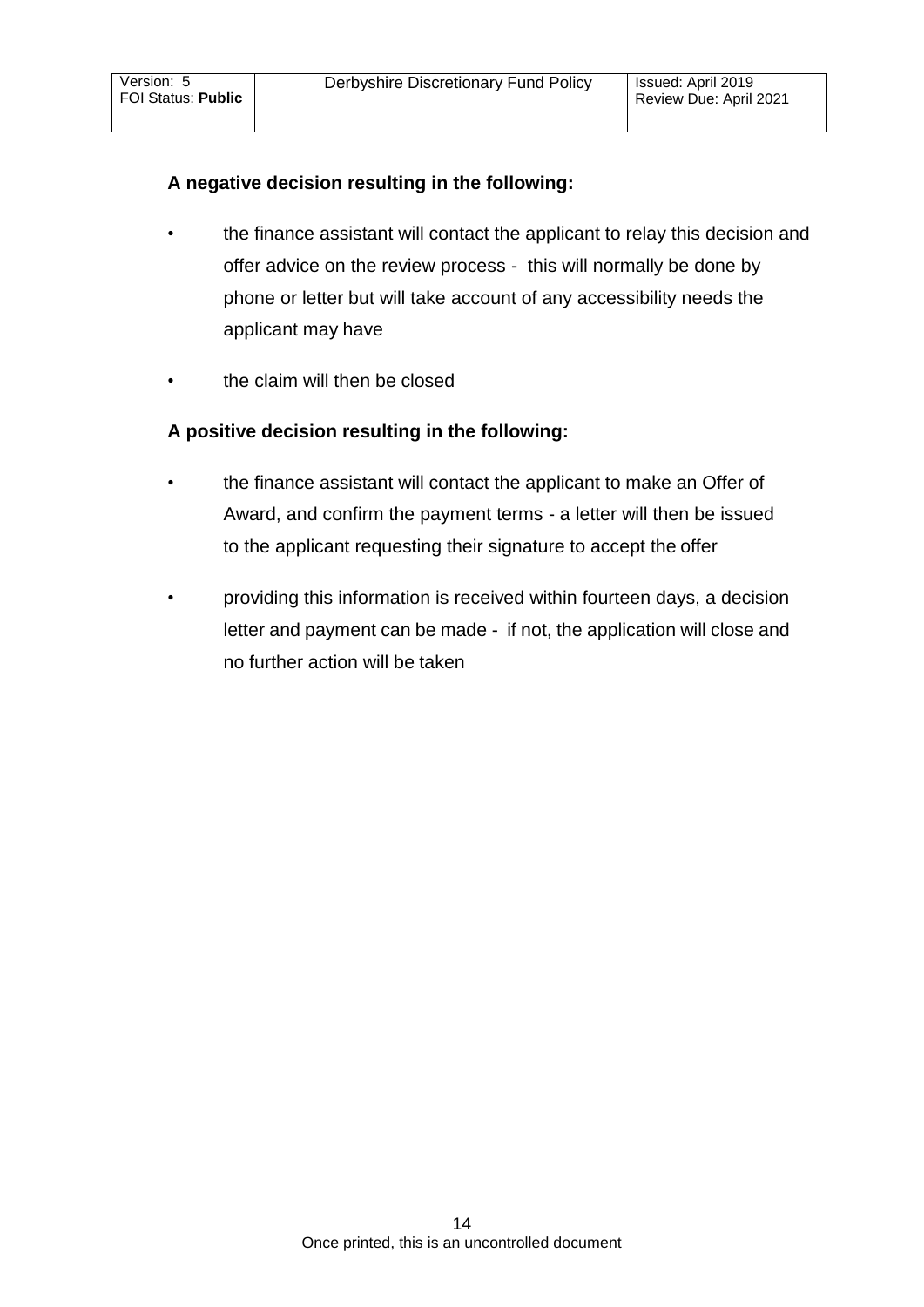## **9. Exceptional Pressure Grant Review**

- <span id="page-14-0"></span>9.1 Applicants who have been refused an Exceptional Pressure Grant, can request a review of the decision via the application line.
- 9.2 The review process is a one stage process and should be made within a calendar month of the date of the decision the applicant disagrees with.
- 9.3 If a third party/agency requests a review, the DDF team will have to be satisfied that they have the applicant's permission to make contact on their behalf.
- 9.4 A review application will be allocated to a finance assistant, or senior member of staff, within the DDF team, who did not make the applicant's original negative decision that is the subject of the review.
- 9.5 The review application will be subjected to the same procedures as a new claim.
- 9.6 A review application will be triaged within five working days to determine the urgency.
- 9.7 The decision made will be final.
- 9.8 A review request for an EPG may be treated as a new claim if it is determined it would be more appropriate, providing they meet the criteria. Each new claim will be subject to the relevant timescales for decision making.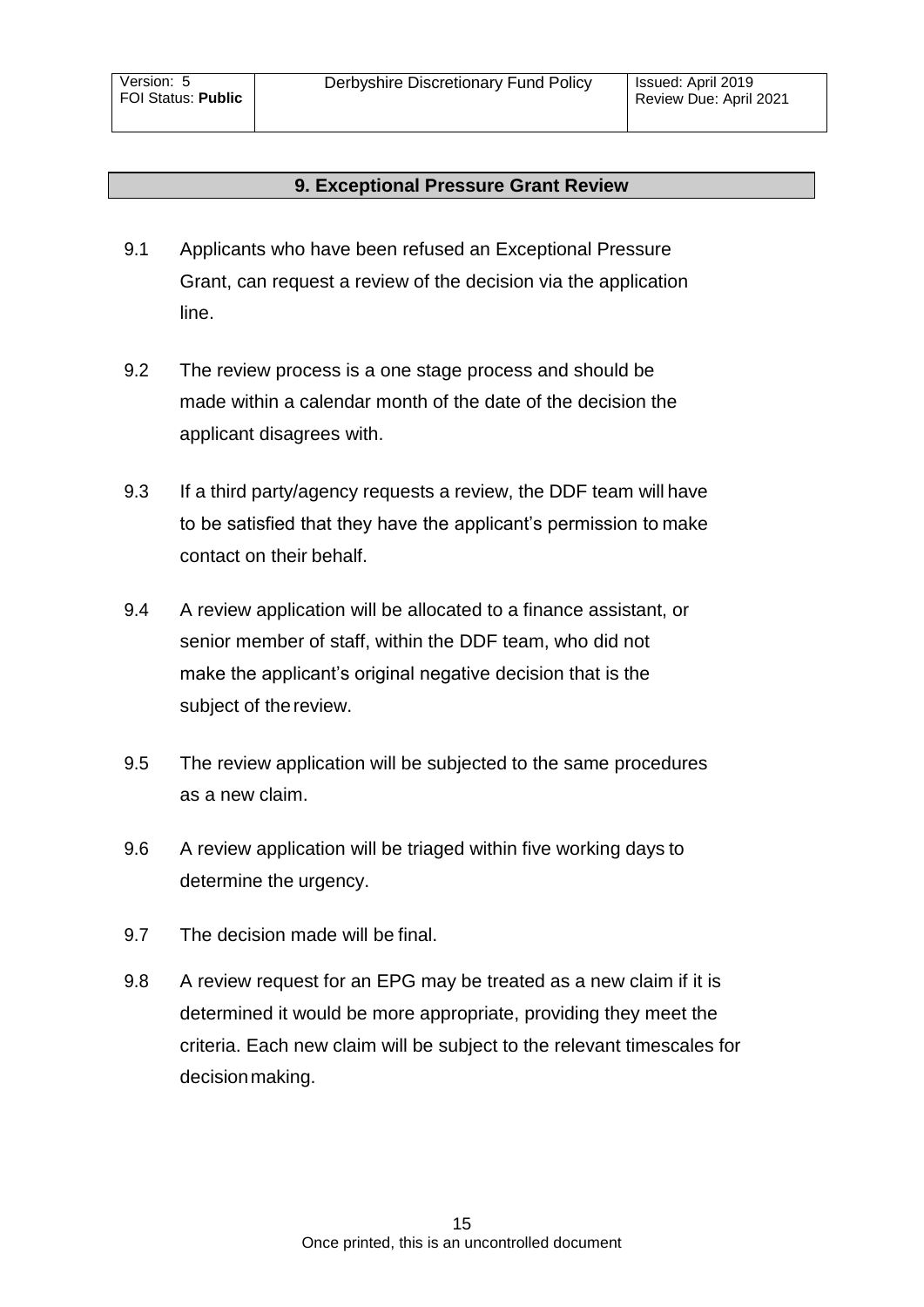## **10. Payments**

- <span id="page-15-0"></span>10.1 The DDF have different methods to pay applicants for either typeof applications:
	- 1) A prepayment card.

The award is delivered by the Family Fund Trust and accompanying documentation will set out the items awarded and details of where the applicant can redeem the card.

2) Direct supply of an item.

An item will be ordered through the Family Fund Trust and delivery arranged through their preferred supplier.

3) A voucher to be cashed at a Post Office.

A barcode/voucher is given to the applicant to take into the Post Office to get their award.

- 4) By BACS payments direct to a supplier.
- 10.2 Awards from the DDF will promote the supply of goods and/or services through the Trusted Trader scheme, and also through the Derbyshire Furniture Re-Use projects, as a first line of procurement, unless this is not possible or appropriate.
- 10.3 For any payments cashed it may be necessary for the applicant to take a form of identification with them for verification, which could include:
	- Passport; Driving Licence; Birth Certificate; Marriage Certificate; recent letter from a utility company; current bank/credit card statement; recent letter from the Department for Works and Pensions(DWP)

This list is not exhaustive, and the finance assistant will advise the applicant at the time of the decision.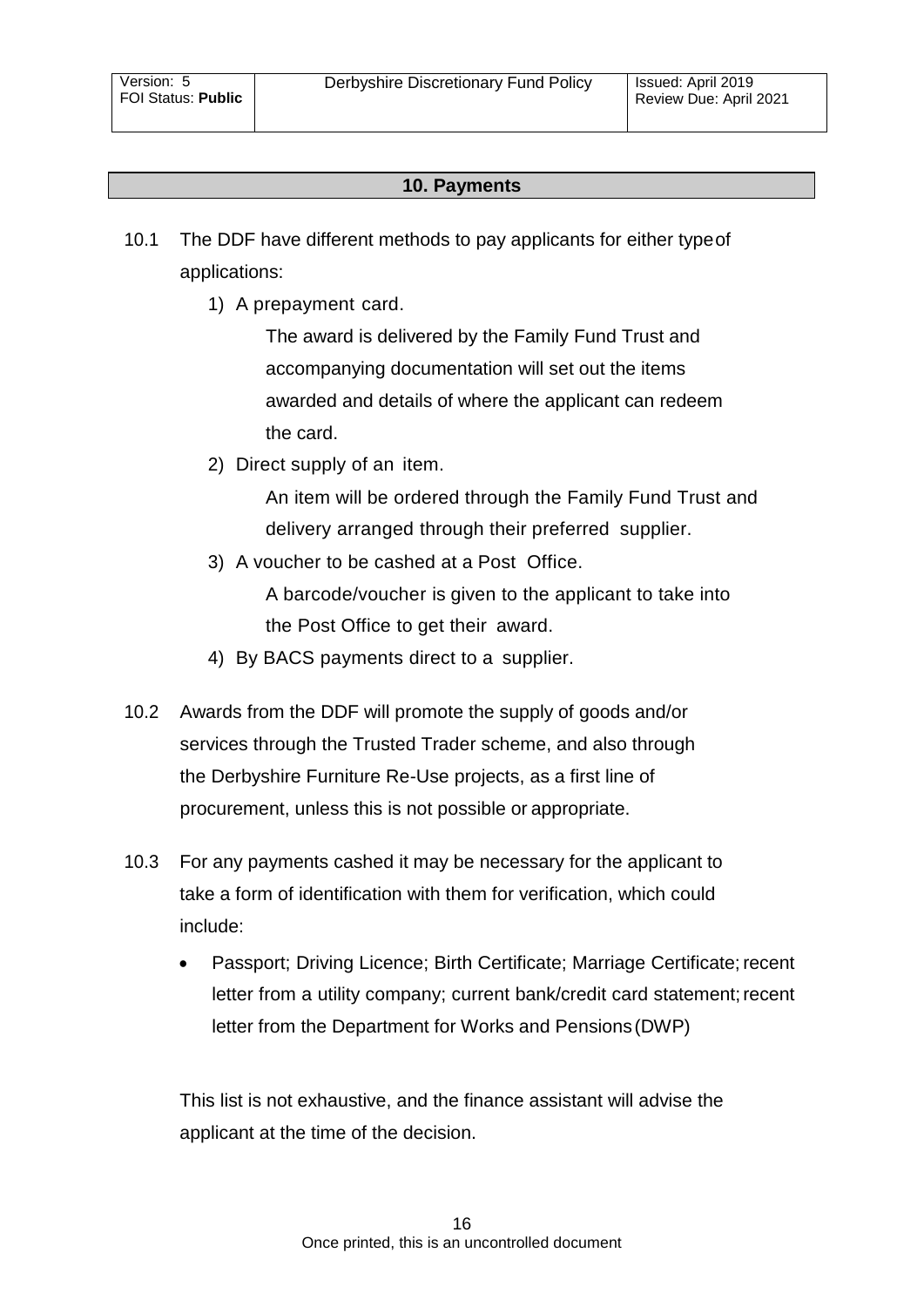### <span id="page-16-0"></span>**11. General conditions**

- 11.1 Age Applicants must be over 16 years.
- 11.2 Residency Applicants must have been resident in Derbyshire for at least the past three months, with some exceptions. This could include, for example, those released from prison or young offenders institution, who have a previous connection with Derbyshire, prior to that time away, or leaving care or hospital setting, or those who are fleeing domestic violence.

#### 11.3 Capital (EPG)

Applicants for Exceptional Pressure Grants will be expected to use their available capital in excess of £1000 (per family) before a payment from the DDF will be made.

Capital includes money held as savings or investments and any cash.

#### 11.4 Repeat applications

Emergency Cash Payments will be limited to three in any twelve month period (rolling year) unless new circumstances arise as a consequence of a disaster.

Exceptional Pressure Grants will not be awarded for an item/service within a 12 month period (rolling year) of a previous application for the same item, whether successful or not, unless there has been a significant change of circumstances for the applicant or there are extenuating circumstances as to why a previous application was not progressed.

#### 11.5 Expired awards

If an award, which has been made but not cashed or activated expires there is no automatic replacement process. Any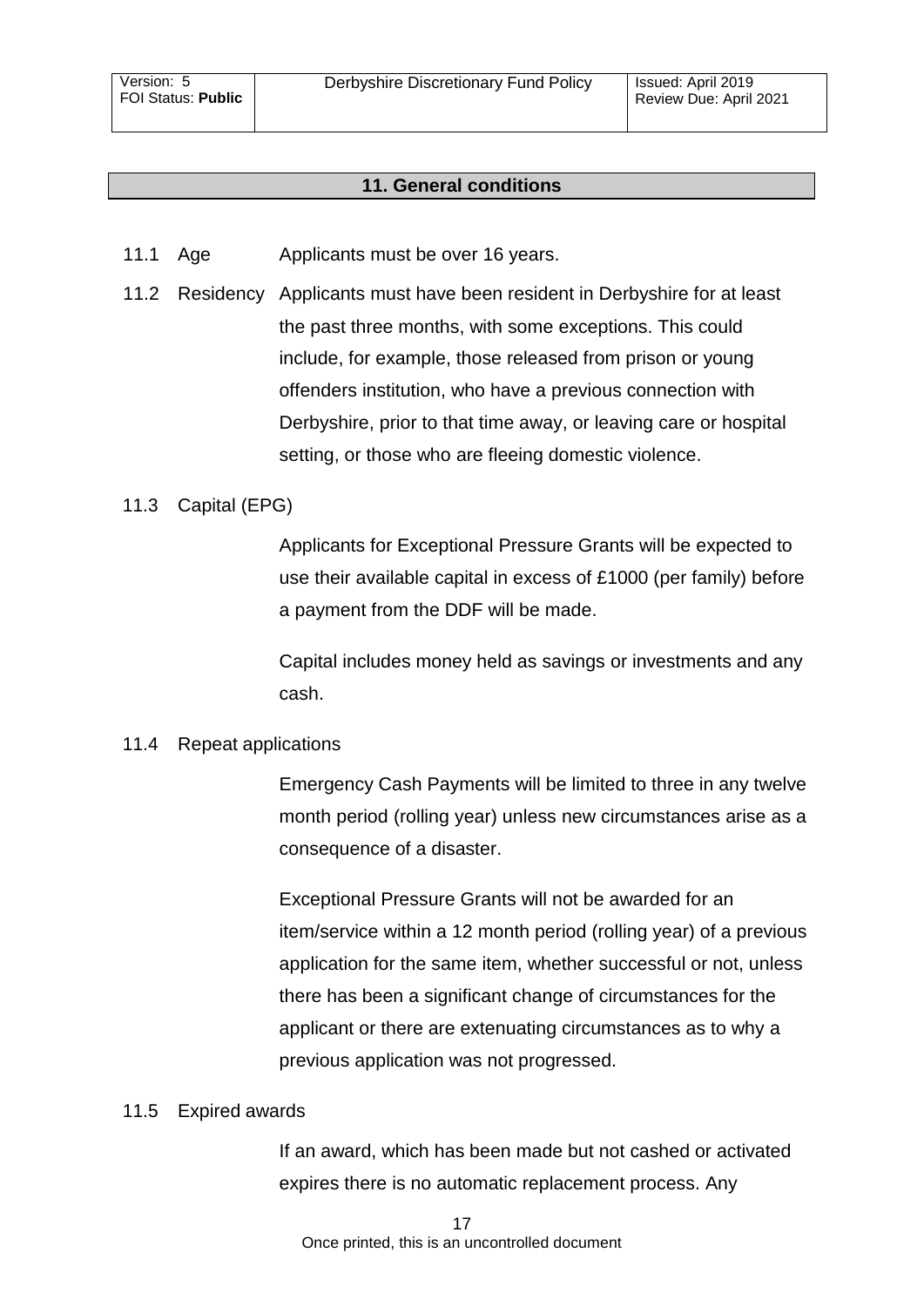subsequent award would be made on the basis of a new application and assessment of the circumstances that apply when the new applications was made.

## 11.6 Relevant benefits (EPG)

For the purpose of Exceptional Pressure Grants, these are:

- Income Support
- Income Based Job Seekers Allowance
- Contributory Job Seekers Allowance (where the household income is the same amount as that for Income Based Job Seekers Allowance
- Income Related Employment & Support Allowance
- Contributory Employment & Support Allowance (where the household income is the same amount as that for Income Related Employment & Support Allowance)
- Pension Credit
- Universal Credit where the applicant would be eligible for JSA/ESA/IS under the previous benefit system

## 11.7 Income from other sources which is ignored

Income made available to the applicant by another source for a specific purpose, for example a DWP Maternity Grant, or a grant from a charitable organisation, will not be regarded as income or capital to be taken into account by the DDF, unless the application is for the same item or purpose as the grant has been made for.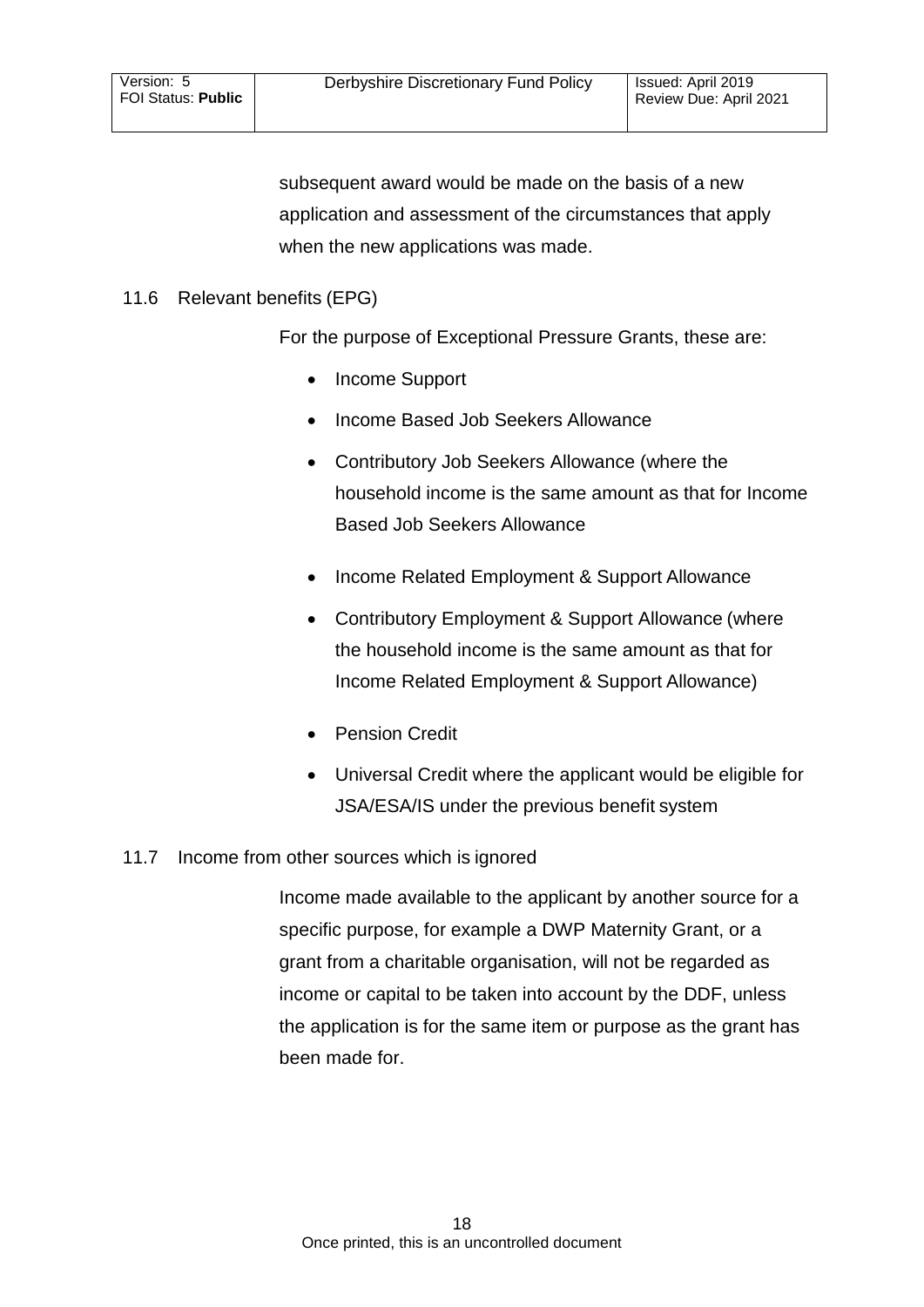## **12. Definitions**

#### <span id="page-18-0"></span>12.1 Available income

Any available money, such as benefits, wages, or money from friends and/or family.

## 12.2 Individual

An applicant who has no partner, or dependent children within their family.

#### 12.3 Dependent child

An individual aged under 16. A person will also be defined as a child if they are 16 to 19-years old and they are:

- not married nor in a Civil Partnership nor living with a partner; and
- living with parents; and
- in full-time non-advanced education or in unwaged government training

#### 12.4 Partner

Person to whom the applicant is married, or in a civil partnership, or living together as if they were married to them.

## 12.5 Applicant

The person making the claim for a payment from the DDF.

#### 12.6 Family

The partner, with or without dependent children, people caring for dependent children, women over 24 weeks pregnant, extended family or relationships of long term interdependence.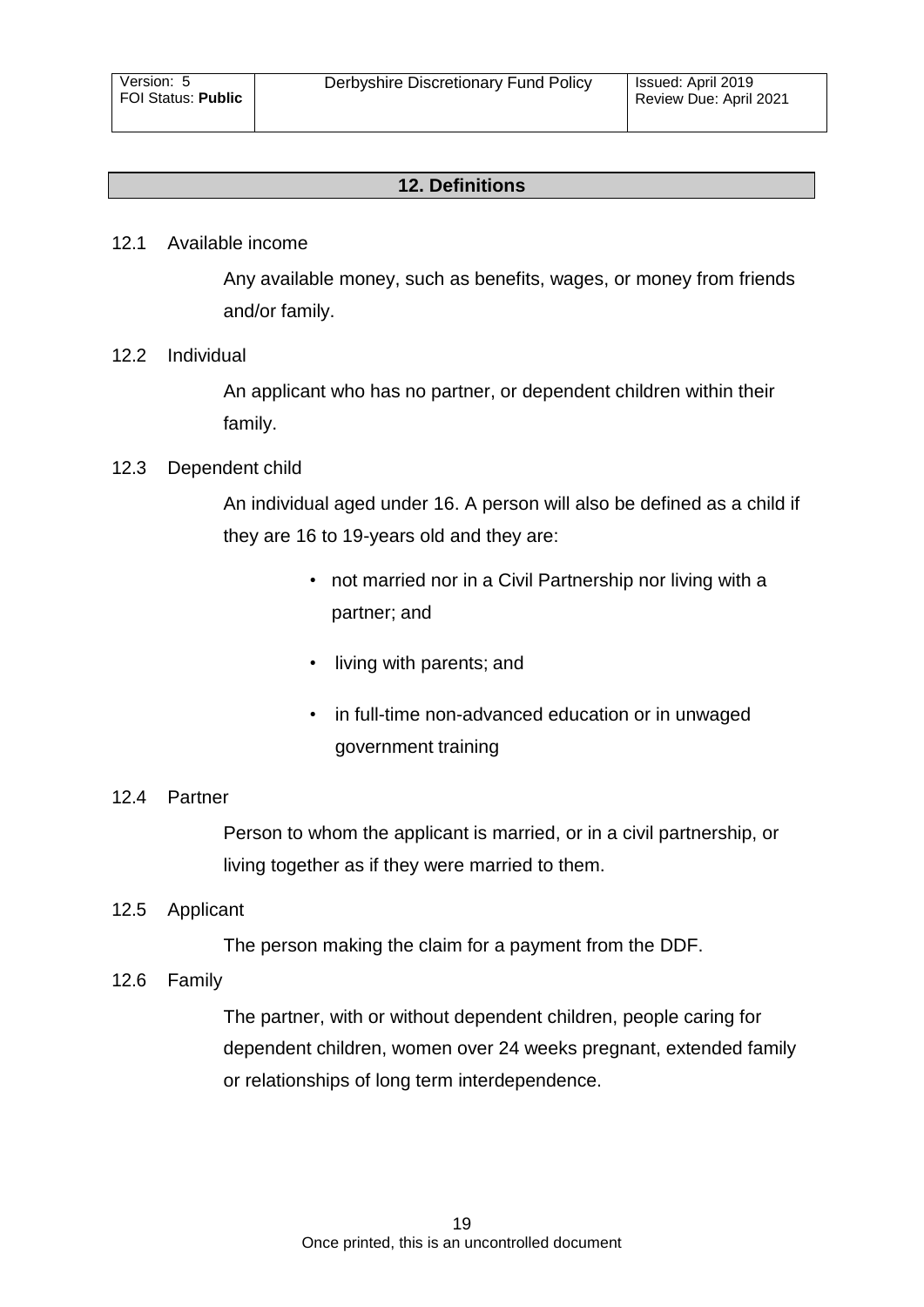## **13. Exclusions**

<span id="page-19-0"></span>An applicant's claim for payment may not be considered if any of the following apply:

13.1 If the applicant is already receiving or is eligible for support from other areas, for example:

- Disabled Facilities Grant
- Section 17 payments of the Children's Act
- DWP Hardship fund
- DWP Short-term Benefit Advances
- DWP Funeral or Maternity Payments
- DWP Budgeting Loans
- 13.2 Has an immigration status requiring them to have no recourse to public funds.
- 13.3 If an award would be detrimental to the applicant given information Derbyshire County Council already holds concerning their health and wellbeing.
- 13.4 Has exceeded the maximum number of claims permitted under the DDF criteria.
- 13.5 Has failed to return their signed Offer of Award for an Exceptional Pressure Grant by the date specified in the offer, allowing for the postal process.
- 13.6 Excess capital has reduced the award to a nil amount.
- 13.7 Has applied for help to pay off debts or regular bills, for example, Council Tax or rent arrears.
- 13.8 Has applied for rent, telephone costs, TV License and/or water charges or any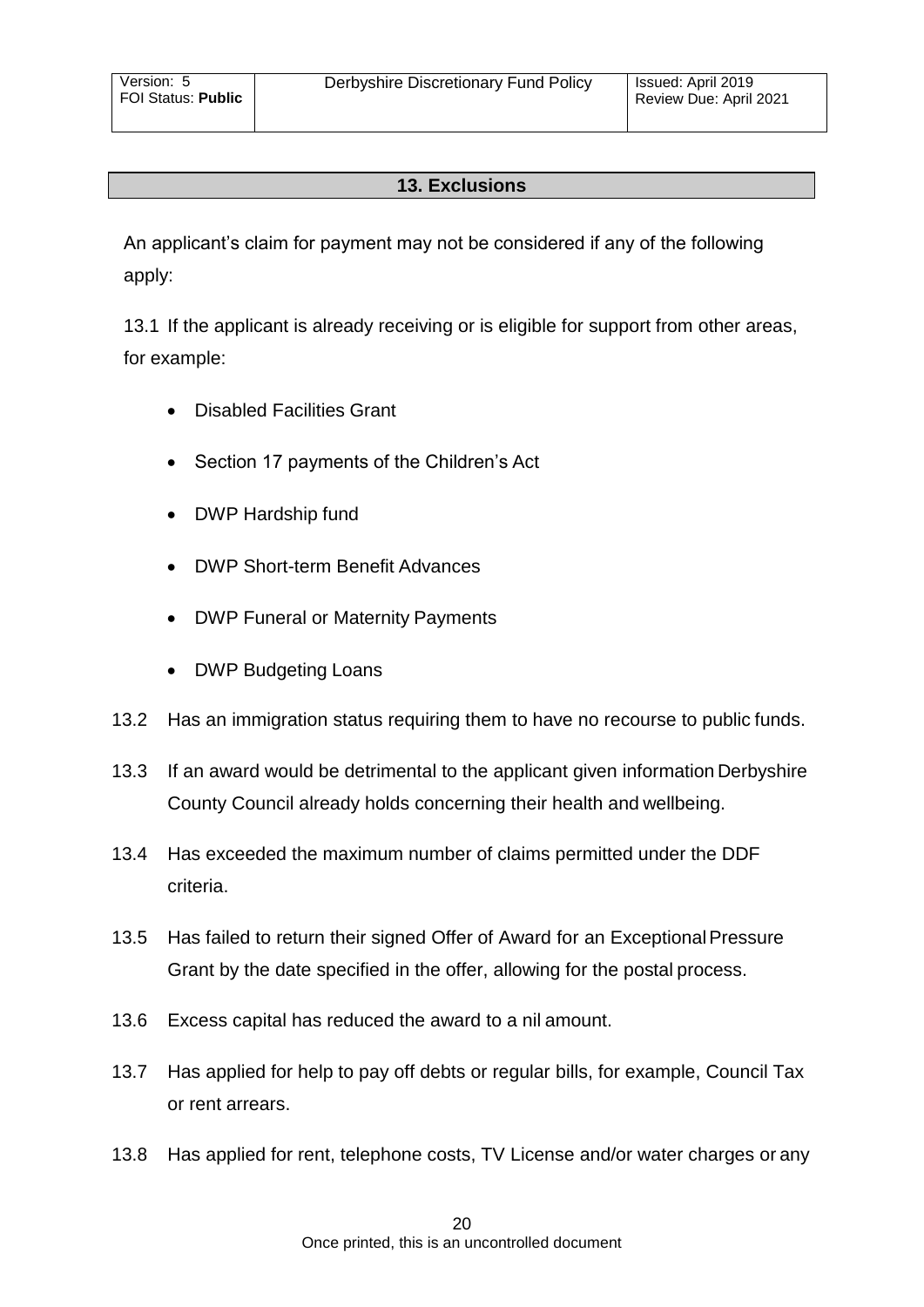debts to government departments.

- 13.9 Has applied for medical/surgical/optical/dental and/or aural items.
- 13.10 Has applied for specialist school uniform or equipment, school meals or travel to and from school.
- 13.11 Has applied as a result of lost or stolen money.
- 13.12 Has applied due to budgeting reasons, without engaging in support to mitigate this.
- 13.12 Has applied for work related expenses.
- 13.13 Has applied for any needs arising outside of the UK.
- 13.14 Has applied for removal or storage charges if a housing authority has a statutory duty to the homeless under the Housing Acts.
- 13.15 Has applied for domestic assistance or respite care or a holiday.
- 13.16 Has applied for any expenses associated with court including fees and fines.
- 13.17 Has applied for any expenses associated with a funeral or cremation.
- 13.18 Has insurance cover for the item/service they are requesting.
- 13.19 Has applied for anything that the local authority has a statutory duty to meet.
- 13.20 Has made a retrospective application for an item or service, i.e. where the applicant has already taken on a liability prior to the application being made, or whilst it is being processed.
- 13.21 Has, by reason of their behaviour or actions, been subject to Derbyshire County Council's policies and procedures in relation to protection of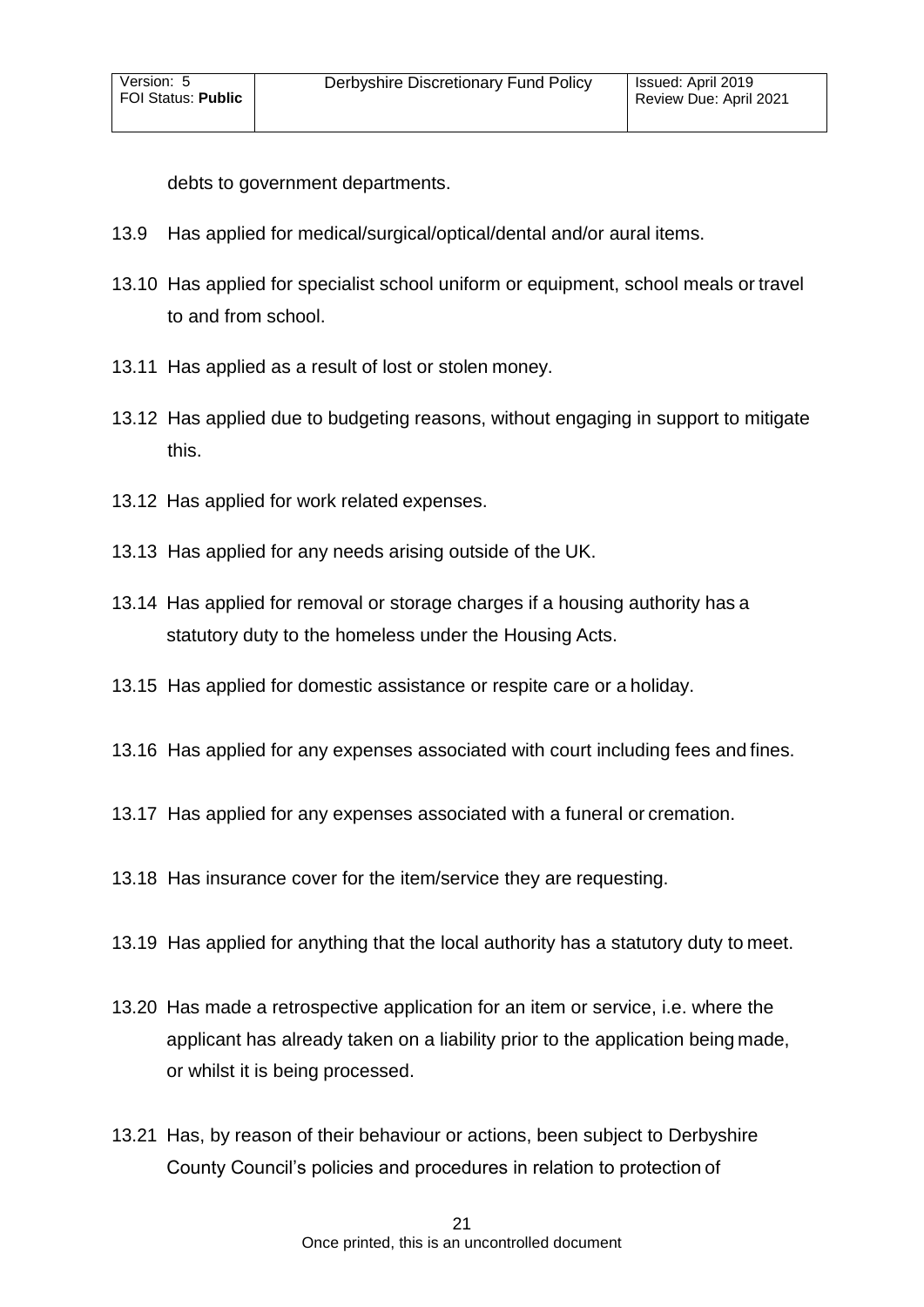employees, including the Violence at Work Policy and Guidance and Harassment and Bullying Procedure.

13.22 This list is not exhaustive and decisions are discretionary, as there will be circumstances when it will be necessary to exclude an applicant's payment, when other elements of the criteria are met, in addition to the list above.

# **14. Abuse of the fund including fraud**

<span id="page-21-0"></span>14.1 If the Council suspects that abuse of DDF, including fraud, has taken place DDF staff will escalate their concerns through an agreed process which could include involvement of the Council's legal section and possible escalation to the police.

# **15 Complaints**

<span id="page-21-1"></span>15.1 Complaints about the operation of the DDF come under the Council's Corporate Complaints procedure. This is entirely separate from the DDF decision making process as set out in this policy and procedures document.

The Corporate complaints procedure can be accessed at: [https://www.derbyshire.gov.uk/council/complaints/complaints-and](https://www.derbyshire.gov.uk/council/complaints/complaints-and-praise.aspx)[praise.aspx](https://www.derbyshire.gov.uk/council/complaints/complaints-and-praise.aspx)